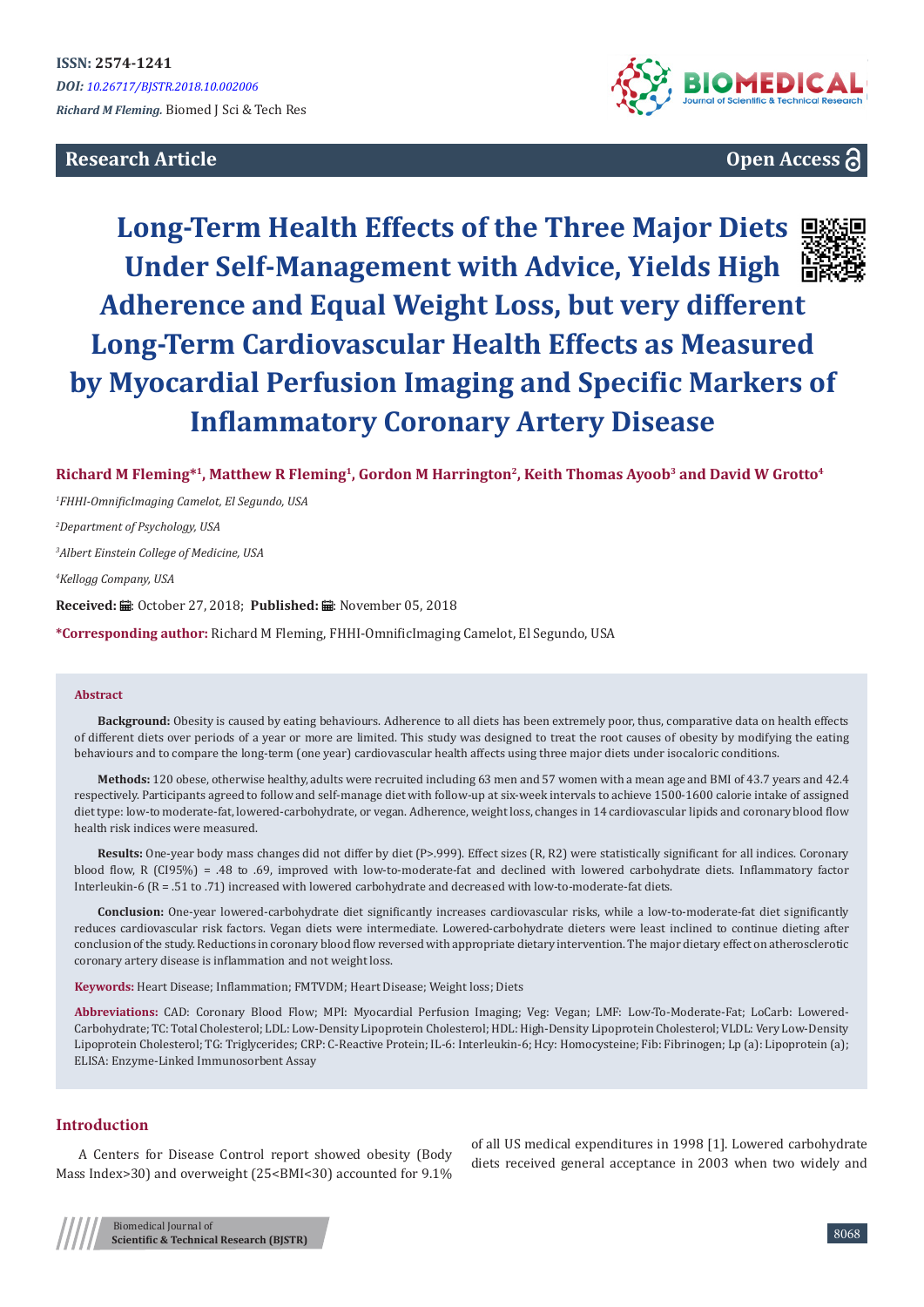popularly publicized studies [2,3] reported low-carbohydrate diets to be effective. By the end of the year, 19% of US adults reported being on "LoCarb" diets [4]. Diet studies attain abysmal participant retention rates, sometimes as low as 50%, while research in nondiet areas can attain rates of 99%. Clearly diets per se have a major impact on participant retention. Despite the magnitude of the censored data problem, no reports of application of statistical methods of survival analysis appear to exist for diet data. Not only is there poor participant survival of diet treatments in general but also there is variation in adherence under different diets [5].

With almost half of the data missing for reasons associated with the treatments, there is little or no basis for generalizing diet studies results to the population. Moreover, given associations of adherence with diet, there is little or no basis in existing research for predicting adherence and consequences when very different (non-directive) treatments are used. The present study examines the effects of non-directive counseling treatment, following wellestablished behavioural principles to establish self-management, and measures the outcome of subsequent dietary change on weight loss, fourteen (14) cardiovascular disease markers of vascular disease and inflammation and absolute changes in coronary blood flow (CAD) as measured using myocardial perfusion imaging (MPI). A four-month post-intervention analysis was obtained to determine post-intervention treatment, which has not previously been reported in the literature.

# **Methods**

Subject recruitment and monitoring: A total of 673 subjects (Figure 1) were submitted for the study. Final participants included 120 volunteers referred by their primary care physicians as being: obese (Body Mass Index (BMI)>30), age 30-59, nonpregnant, no prior documented heart disease, no medications including over the counter vitamins and supplements, no particular food allergies (e.g., gluten, dairy, peanuts, et cetera), not enrolled in other studies, and free of diabetes, liver, renal, gastrointestinal disease or cancer. Medical history and allergies were confirmed from medical records. Human subject guidelines were followed with informed consent following IRB approval. For a balanced experimental design, participants were randomly assigned by casting a die, to equal diet plan groups: vegan (Veg), low-to-moderate-fat (LMF) and loweredcarbohydrate (LoCarb). The initial design (Figure 1) included subdivision into vitamin supplementation groups but is not further reported here because there was no effect on long-term outcomes resulting from vitamin supplementation. Figure 1 details the study sequence including when each variable was measured.



Figure 1: Participant recruitment and study sequence.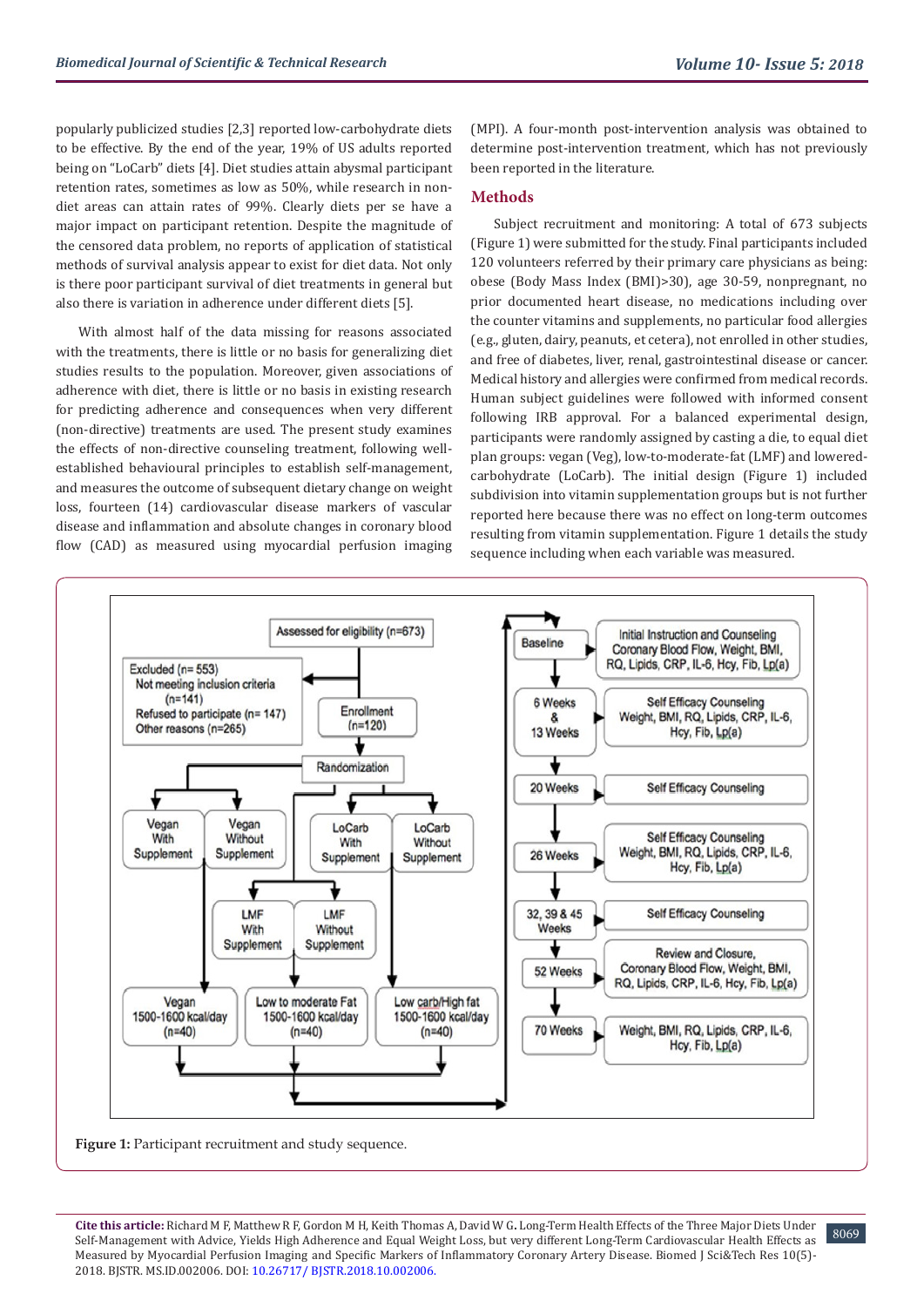### **Counseling**

Participants received supportive nondirective nutritional counseling from the first author/principal investigator for 20 to 30 minutes at 6-week intervals following an initial informational/ instructional entry session of 50 to 60 minutes. Dietary recommendations: As previously reported [6], these dietarycounseling sessions included assessment of total caloric intake with encouragement to maintain an average daily consumption of 1500 to 1600 kcal/day, along with information on sources of protein, carbohydrate and fat [6-9] intake consistent with each of the three regimens [6]. While individual participants determined their own dietary consumption, participants were encouraged to eat more complex carbohydrates and natural foods versus processed or highly refined foods. Vegan dieters were asked to abstain from eating meat, defined as anything moving under its own power while alive (e.g. beef, poultry, pork, fish, et cetera). Dairy products and eggs were also eliminated from the diets of this group. Recommended sources of protein included legumes, beans, nuts and soy products.

Fats were limited to those found in vegetable sources and oils used in the preparation of foods as well as flaxseed. Low-tomoderate fat (LMF) diets included adjustment of fat intake to no more than 15-20% of the total caloric intake. No specific foods were eliminated on this diet if the total fat intake did not exceed this amount with no more than 5 grams of saturated fat consumed per day. During a typical day this would result in 20-25 grams of non-saturated fat and up to 5 grams of saturated fat. Meats (defined as anything which moves under its own power when alive) were incorporated into this regimen with limitations based upon the saturated fat content. Hence, preparation of meat products focused on removing as much saturated fat from the products as possible. Dairy products were limited based on fat content, with emphasis on skim milk and skim or soymilk products. LoCarb diets were higher fat diets with consumption of carbohydrate not exceeding 25% of the recommended daily caloric intake of approximately 100 grams per day. The remainder of the caloric intake was divided between protein (25%) and fat (50%) consumption. There were no restrictions on the amount of saturated fat versus non-saturated fat consumed. Selection depended upon personal preference.

#### **Vitamin Supplement**

The study supplement consisted of 2.5mg Folic Acid, 25mg Pyridoxine (B6) and 2mg Cyanocobalamin (B12).

Compliance Biomarkers: Urinalysis for ketones and respiratory quotient to determine dietary intake was measured at each of the follow up evaluations (Figure 1) assuring dietary group adherence.

#### **Exercise Regimen**

Participants were asked to follow one of three exercises (walking, bicycling or swimming) three times per week for thirty minutes per session. This could be indoors or outdoors depending upon weather conditions and individual preference. Exercise was for time, not speed or distance. Stationary treadmills or bicycles could be used in the place of non-stationary sources of exercise depending upon personal preference.

#### **Testing Sequence**

Anthropometric, exercise, fasting blood work, respiratory quotient, and inflammothrombotic variables were determined for each visit (Figure 1). Assessment of coronary blood flow was conducted at the beginning of the study and at 52 weeks.

#### **Anthropometric Information**

Heights were taken upon entry into the study and weights and at each of the follow up evaluations as shown in Figure 1. Calculated BMI's were used as the weight index throughout the study. Fasting venous blood work. At each evaluation, blood samples were obtained and sent to a commercial laboratory service for assay. Fasting blood work [6] was obtained for depository variables (those which are associated with deposition of material within coronary arteries) including total cholesterol (TC), low-density lipoprotein cholesterol (LDL), high-density lipoprotein cholesterol (HDL), very low-density lipoprotein cholesterol (VLDL), and triglycerides (TG). From this, insulin resistance (TG/HDL) was estimated [10]. The methodology for determination of these variables has been described [11,12] previously in detail. During the evaluations fasting venous blood was also obtained for C-reactive protein (CRP), interleukin-6 (IL-6), homocysteine (Hcy), fibrinogen (Fib), and lipoprotein (a) [Lp (a)]. The methodology for determining these variables has been described [6,8,9] elsewhere except for IL-6. Interleukin-6 was determined from fasting blood samples, which were immediately spun, separated and then frozen for enzyme-linked immunosorbent (ELISA) assay.

#### **Coronary Blood Flow**

Myocardial perfusion imaging was completed at entry into the study and one year after following the recommended dietary and supplement protocol. Perfusion imaging was performed [8,9,13] as previously established and described.

#### **Statistical Analysis**

The experimental design anticipated use of a general linear model. Venables et al. [14], describe Studentized-residuals, Durbin-Watson, Cook's distance, and other graphic examinations applicable to justifying the selection of a linear model. They also provide a detailed exposition on the software used. Software was R-1.8.0. Coefficients of the linear models lead to confidence intervals for the mean changes for each index on each diet and for the differences between diets. Statistical effect sizes among and between the different diets on cardiovascular disease risk factors were also analyzed using both the coefficient of determination (R2) and the ratio of effect variance to total variance, that is, the multiple correlation (R). Quantile statistics lead to notched box plots showing quartile distributions, outliers, and confidence intervals of medians as alternative statistics not affected by outliers.

#### **Results**

The initial characteristics of the 120 men and women enrolled in this study are shown in Table 1 and are representative of the general population who are overweight, which now represents two-thirds of the populations of most affluent societies. Participant retention was 100%, no participants withdrew. With all three diets,

**Cite this article:** Richard M F, Matthew R F, Gordon M H, Keith Thomas A, David W G**.** Long-Term Health Effects of the Three Major Diets Under Self-Management with Advice, Yields High Adherence and Equal Weight Loss, but very different Long-Term Cardiovascular Health Effects as Measured by Myocardial Perfusi[on Imaging and Specific Markers o](http://dx.doi.org/10.26717/BJSTR.2018.10.002006)[f](http://dx.doi.org/10.26717/BJSTR.2018.10.001999) Inflammatory Coronary Artery Disease. Biomed J Sci&Tech Res 10(5)- 2018. BJSTR. MS.ID.002006. DOI: 10.26717/ BJSTR.2018.10.002006.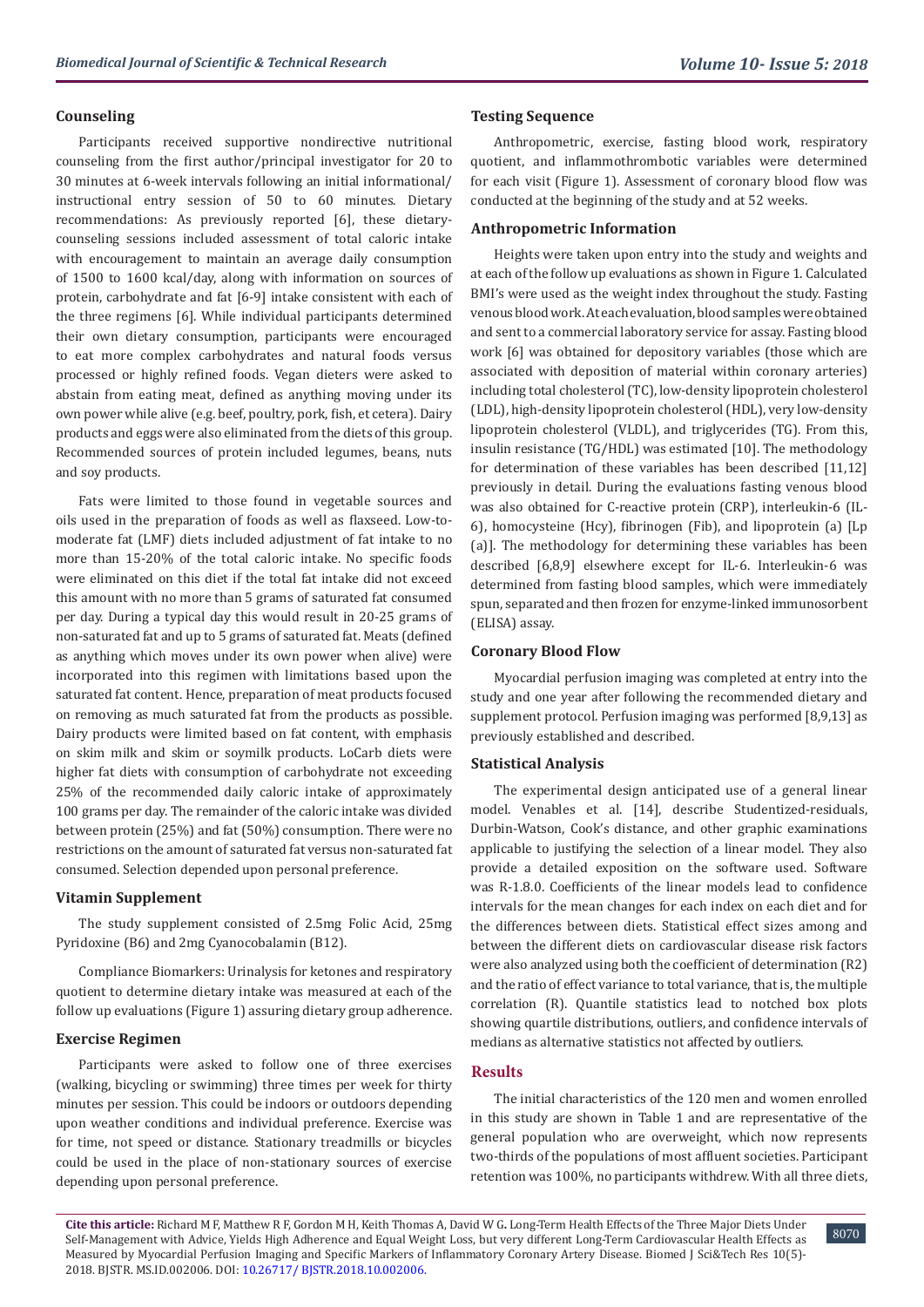participants maintained their weight loss over the four-month period following cessation of the dieting programs and did not show the commonly reported regaining of weight. The Institute of Medicine recommends all health research include an examination of sex effects in all phenomena under study. Using a general linear model to examine all data of this research for sex effects and interactions, no effects or trends were found. The 57 female and 63 male participants were randomly assigned to equal dietary groups by casting a die. There were no statistical demographic differences between group assignments. There were no statistically significant differences, or even trends, between diet groups at the initiation of the study. Since the groups were unequivocally randomized for all fifteen-baseline indices, statistical inference to the initial population, described by Table 1, is appropriate.

| Table 1: Initial population characteristics (Mean [SD]). |  |  |  |  |  |  |  |
|----------------------------------------------------------|--|--|--|--|--|--|--|
|----------------------------------------------------------|--|--|--|--|--|--|--|

| <b>Variable</b>                           | <b>All Participants</b> |
|-------------------------------------------|-------------------------|
| Females                                   | 57                      |
| Males                                     | 63                      |
| Age (years)                               | 43.7[8.40]              |
| Height (inches)                           | 67.9[3.13]              |
| Weight (lbs)                              | 272 [54.7]              |
| Weight (kg)                               | 124 [25.0]              |
| Body Mass Index/BMI (kg/m <sup>2</sup> )  | 42.4 [7.55]             |
| Ischemic Index <sup>28</sup>              | .082[.054]              |
| Respiratory Quotient (RQ)                 | .893[.023]              |
| Total Cholesterol/TC (mg/dl)              | 266 [28.2]              |
| Low Density Lipoprotein/LDL (mg/dl)       | 185 [27.6]              |
| High Density Lipoprotein/HDL (mg/dl)      | 42.2[6.01]              |
| TC/HDL                                    | 6.43[1.14]              |
| Very Low Density Lipoprotein/VLDL (mg/dl) | 39.0[6.99]              |

| Triglycerides/TG (mg/dl)       | 195 [34.9] |
|--------------------------------|------------|
| Insulin Resistance (TG/HDL)    | 4.71[1.11] |
| C-reactive Protein/CRP (mg/dl) | 1.07[1.89] |
| Interleukin-6/IL (pg/ml)       | 5.89[3.68] |
| Homocysteine/Hcy (mmol/L)      | 15.0[8.31] |
| Fibrinogen/Fibrin (mg/dl)      | 327 [64.7] |
| Lipoprotein(a)/Lp(mg/dl)       | 23.7[11.6] |

The baseline and follow-up results for each measured index for each group are shown in Tables 2-7, including a breakdown by diet and vitamin supplementation. There were no statistical differences for any dietary regimen based upon the inclusion or exclusion of vitamin supplementation. Subsequently the two groups (with and without vitamin supplementation) for each diet regimen (Vegan, LMF and LoCarb) were combined for further analysis. Variances within this study were generally homogeneous except for the Ischemic Index [7,9,15], which is distinctive as shown in Figure 2A with smaller Vegan variance. Robust regression analysis, which minimized the impact of the outliers, yielded much larger coefficients but in the same proportions as did the linear model. Analysis of reduced data sets, with outliers excluded, also yielded larger coefficients and much higher significance levels. Thus the linear fit presented appears to be conservative in its estimates of effects. Using the ANOVA randomization test, the Bonferroni adjusted probability for all fifteen measures and three groups at initiation of the study, R2 < 0.05 with P (Bonferroni) = .20. Figure 2A & 2B, for all variates, were constructed with notched box plots. The notches are a form of confidence interval such that non-overlapping notches show a significant (P<.05) difference in medians. The boxes encompass the 2nd and 3rd quartiles; the whiskers represent 1.5 times the interquartile range; all outliers beyond that range are shown.

**Table 2:** 1500-1600 kcal/day vegetarian diet without vitamin supplement (Mean [SD]).

|          | <b>Baseline</b> | 6 Weeks     | 3 Months    | 6 Months    | 1 Year       | <b>4 Months After</b> |
|----------|-----------------|-------------|-------------|-------------|--------------|-----------------------|
| $\rm II$ | 0.087[0.049]    | NA          | NA          | NA          | 0.069[0.047] | NA                    |
| RQ       | 0.88[0.02]      | 0.90[0.02]  | 0.92[0.02]  | 0.92[0.03]  | 0.95[0.02]   | 0.95[0.03]            |
| Pounds   | 268.0[63.7]     | 261.0[62.9] | 256.4[62.4] | 248.1[61.8] | 237.8[60.4]  | 237.4[59.3]           |
| Kg       | 121.6[29.1]     | 118.6[28.5] | 116.6[28.4] | 112.6[28.1] | 108.1[27.5]  | 107.9[26.9]           |
| BMI      | 42.0[8.3]       | 40.9[8.1]   | 40.3[8.1]   | 38.9[8.0]   | 37.2[7.6]    | 37.2[7.6]             |
| TC       | 254.8[23.1]     | 242.0[21.9] | 240.0[21.6] | 231.9[20.4] | 206.2[20.1]  | 201.2[32.9]           |
| LDL      | 172.7[24.1]     | 161.7[20.2] | 161.7[20.2] | 154.5[19.4] | 132.9[16.6]  | 127.4[31.1]           |
| HDL      | 43.0[5.9]       | 44.4[7.6]   | 44.4 [7.6]  | 46.2[6.6]   | 48.3[5.4]    | 49.2[4.9]             |
| TC/HDL   | 6.0[1.1]        | 5.6[0.9]    | 5.5[0.9]    | 5.1[0.8]    | 4.3[0.5]     | 4.1[0.8]              |
| VLDL     | 39.1[6.1]       | 35.9[4.6]   | 33.8[3.9]   | 31.1[3.7]   | 25.1[3.0]    | 24.5[3.6]             |
| TG       | 195.6[30.7]     | 179.6[23.1] | 169.1[19.3] | 155.4[18.3] | 125.5[15.2]  | 122.3[18.0]           |
| TG/HDL   | 4.6[1.0]        | 4.1[0.8]    | 3.9[0.7]    | 3.4[0.6]    | 2.6[0.4]     | 2.5[0.5]              |
| CRP      | 0.81[1.46]      | 0.77[1.33]  | 0.61[1.6]   | 0.48[0.60]  | 0.28[0.14]   | 0.26[0.17]            |
| $IL-6$   | 5.28[3.84]      | 5.11[3.45]  | 4.22[2.24]  | 3.51[1.99]  | 2.63[1.32]   | 2.11[1.25]            |
| Hcy      | 15.5[9.4]       | 16.2[8.3]   | 15.7[6.9]   | 14.4[6.9]   | 11.3[4.1]    | 15.5[19.9]            |
| Fib      | 331.5[66.4]     | 322.9[42.6] | 322.3[33.6] | 321.9[22.3] | 321.4[20.3]  | 324.1[18.1]           |
| Lp(a)    | 26.6[13.2]      | 25.3[11.9]  | 24.0[11.5]  | 21.7[10.4]  | 20.4[9.7]    | 21.4[9.4]             |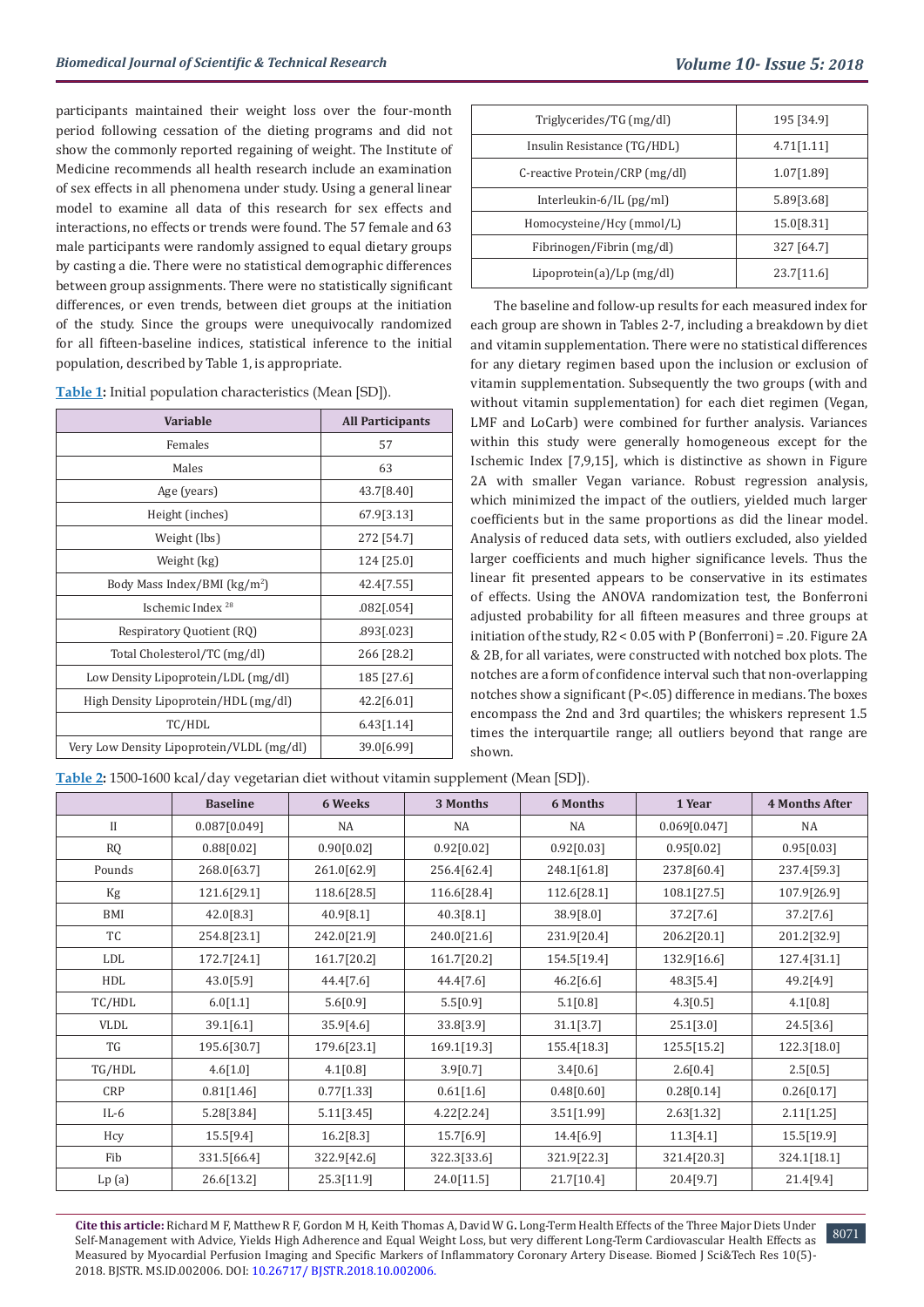**Table 3:** 1500-1600 kcal/day vegetarian diet with vitamin supplement (Mean [SD]).

| $\mathbf{s}$ | <b>Baseline</b> | 6 Weeks     | 3 Months    | 6 Months     | 1 Year       | <b>4 Months After</b> |
|--------------|-----------------|-------------|-------------|--------------|--------------|-----------------------|
| $\mathbf{I}$ | 0.080[0.040]    | NA          | NA          | NA           | 0.071[0.033] | <b>NA</b>             |
| ${\sf RQ}$   | 0.89[0.03]      | 0.92[0.02]  | 0.94[0.02]  | 0.94[0.03]   | 0.97[0.02]   | 0.92[0.03]            |
| Pounds       | 277.2[53.4]     | 270.4[53.2] | 260.3[53.7] | 251.1[54.5]  | 243.5[53.5]  | 244.9[53.0]           |
| Kg           | 125.6[24.1]     | 123.1[24.1] | 118.3[24.4] | 114.2[24.7]  | 110.7[24.3]  | 111.4[24.0]           |
| BMI          | 42.5[7.7]       | 41.3[7.6]   | 39.9[8.2]   | 38.6[8.2]    | 37.4[8.0]    | 37.5[8.2]             |
| TC           | 264.1[29.0]     | 249.1[30.5] | 228.9[26.3] | 224.0[23.9]  | 192.5[20.7]  | 189.8[18.0]           |
| LDL          | 181.7[27.5]     | 168.6[28.0] | 149.9[23.7] | 147.4 [21.8] | 119.0[20.0]  | 118.6[17.6]           |
| HDL          | 43.4[4.9]       | 44.3[4.0]   | 46.4[4.2]   | 47.0[4.3]    | 48.1[4.3]    | 47.0[4.2]             |
| TC/HDL       | 6.2[1.0]        | 5.7[0.8]    | 5.0[0.6]    | 4.8[0.6]     | 4.0[0.6]     | 4.1[0.5]              |
| <b>VLDL</b>  | 39.0[6.3]       | 36.2[5.9]   | 32.4[5.2]   | 29.5[5.2]    | 25.4[5.2]    | 24.2[4.6]             |
| TG           | 195.1[31.3]     | 181.2[29.6] | 162.1[25.9] | 147.4 [26.0] | 127.0[26.1]  | 121.2[23.0]           |
| TG/HDL       | 4.5[0.8]        | 4.1[0.7]    | 3.5[0.6]    | 3.2[0.6]     | 2.7[0.6]     | 2.6[0.5]              |
| <b>CRP</b>   | 2.34[3.55]      | 1.49[2.19]  | 0.76[1.24]  | 0.45[0.44]   | 0.28[0.22]   | 0.40[0.13]            |
| $IL-6$       | 5.83[2.98]      | 5.11[2.91]  | 4.54[2.28]  | 4.15[1.76]   | 3.55[1.69]   | 3.34[1.31]            |
| Hcy          | 13.9[6.4]       | 12.0[5.9]   | 10.5[5.2]   | 10.0[4.1]    | 9.1[3.1]     | 9.0[3.1]              |
| Fib          | 327.4[72.1]     | 327.1[45.4] | 327.4[28.3] | 325.8[22.1]  | 329.1[18.2]  | 329.2[14.9]           |
| Lp(a)        | 23.4[12.0]      | 22.7[11.3]  | 21.4[10.8]  | 20.2[8.9]    | 19.0[8.5]    | 18.1[8.4]             |

**Table 4:** 1500-1600 kcal/day low to moderate fat diet without vitamin supplement (Mean [SD]).

|              | <b>Baseline</b> | 6 Weeks     | 3 Months    | 6 Months    | 1 Year       | <b>4 Months After</b> |
|--------------|-----------------|-------------|-------------|-------------|--------------|-----------------------|
| $\mathbf{I}$ | 0.083[0.055]    | <b>NA</b>   | <b>NA</b>   | NA          | 0.068[0.041] | <b>NA</b>             |
| ${\rm RQ}$   | 0.90[0.02]      | 0.93[0.01]  | 0.93[0.01]  | 0.92[0.01]  | 0.92[0.01]   | 0.92[0.01]            |
| Pounds       | 276.5[53.2]     | 268.9[53.2] | 263.2[53.2] | 254.8[53.0] | 246.7[53.3]  | 243.9[53.3]           |
| Kg           | 125.7[24.2]     | 122.4[24.2] | 119.6[24.2] | 115.8[24.1] | 112.2[24.2]  | 110.9[24.3]           |
| <b>BMI</b>   | 43.1[7.5]       | 42.0[7.2]   | 41.1[7.4]   | 39.7[7.3]   | 38.6[7.5]    | 38.1[7.5]             |
| TC           | 266.2[23.3]     | 239.5[22.4] | 216.7[20.0] | 196.2[21.3] | 181.5[16.7]  | 170.9[28.6]           |
| <b>LDL</b>   | 183.4[21.3]     | 158.9[20.5] | 136.5[17.4] | 120.9[18.9] | 108.2[14.1]  | 98.9[25.0]            |
| HDL          | 43.4[4.9]       | 45.4[5.3]   | 47.3[5.6]   | 47.0[3.7]   | 48.3[3.4]    | 49.0[4.1]             |
| TC/HDL       | 6.2[0.8]        | 5.3[0.6]    | 4.6[0.6]    | 4.2[0.5]    | 3.8[0.3]     | 3.5[0.5]              |
| <b>VLDL</b>  | 39.5[8.1]       | 35.3[5.2]   | 32.8[4.5]   | 28.2[4.1]   | 24.9[4.8]    | 23.0[4.5]             |
| TG           | 197.4[40.4]     | 176.3[26.2] | 163.8[22.5] | 141.0[20.6] | 124.6[24.2]  | 115.1[22.4]           |
| TG/HDL       | 4.6[1.3]        | 3.9[0.8]    | 3.5[0.7]    | 3.0[0.4]    | 2.6[0.5]     | 2.4[0.5]              |
| CRP          | 0.71[1.02]      | 0.44[0.49]  | 0.24[0.14]  | 0.16[0.11]  | 0.09[0.09]   | 0.19[0.09]            |
| $IL-6$       | 6.14[4.44]      | 5.77[3.94]  | 5.21[3.42]  | 4.86[3.12]  | 3.99[2.16]   | 3.85[2.03]            |
| Hcy          | 16.0[8.7]       | 14.0[6.9]   | 12.9[6.5]   | 10.9[5.1]   | 9.2[3.5]     | 9.2[3.3]              |
| Fib          | 326.7[61.4]     | 331.8[51.6] | 338.7[42.2] | 341.8[22.8] | 333.9[20.8]  | 341.4[16.0]           |
| Lp(a)        | 22.8[10.1]      | 21.6[9.6]   | 19.4[8.7]   | 17.0[7.1]   | 15.0[6.6]    | 13.8[5.8]             |

**Cite this article:** Richard M F, Matthew R F, Gordon M H, Keith Thomas A, David W G**.** Long-Term Health Effects of the Three Major Diets Under Self-Management with Advice, Yields High Adherence and Equal Weight Loss, but very different Long-Term Cardiovascular Health Effects as Measured by Myocardial Perfusi[on Imaging and Specific Markers o](http://dx.doi.org/10.26717/BJSTR.2018.10.002006)[f](http://dx.doi.org/10.26717/BJSTR.2018.10.001999) Inflammatory Coronary Artery Disease. Biomed J Sci&Tech Res 10(5)- 2018. BJSTR. MS.ID.002006. DOI: 10.26717/ BJSTR.2018.10.002006.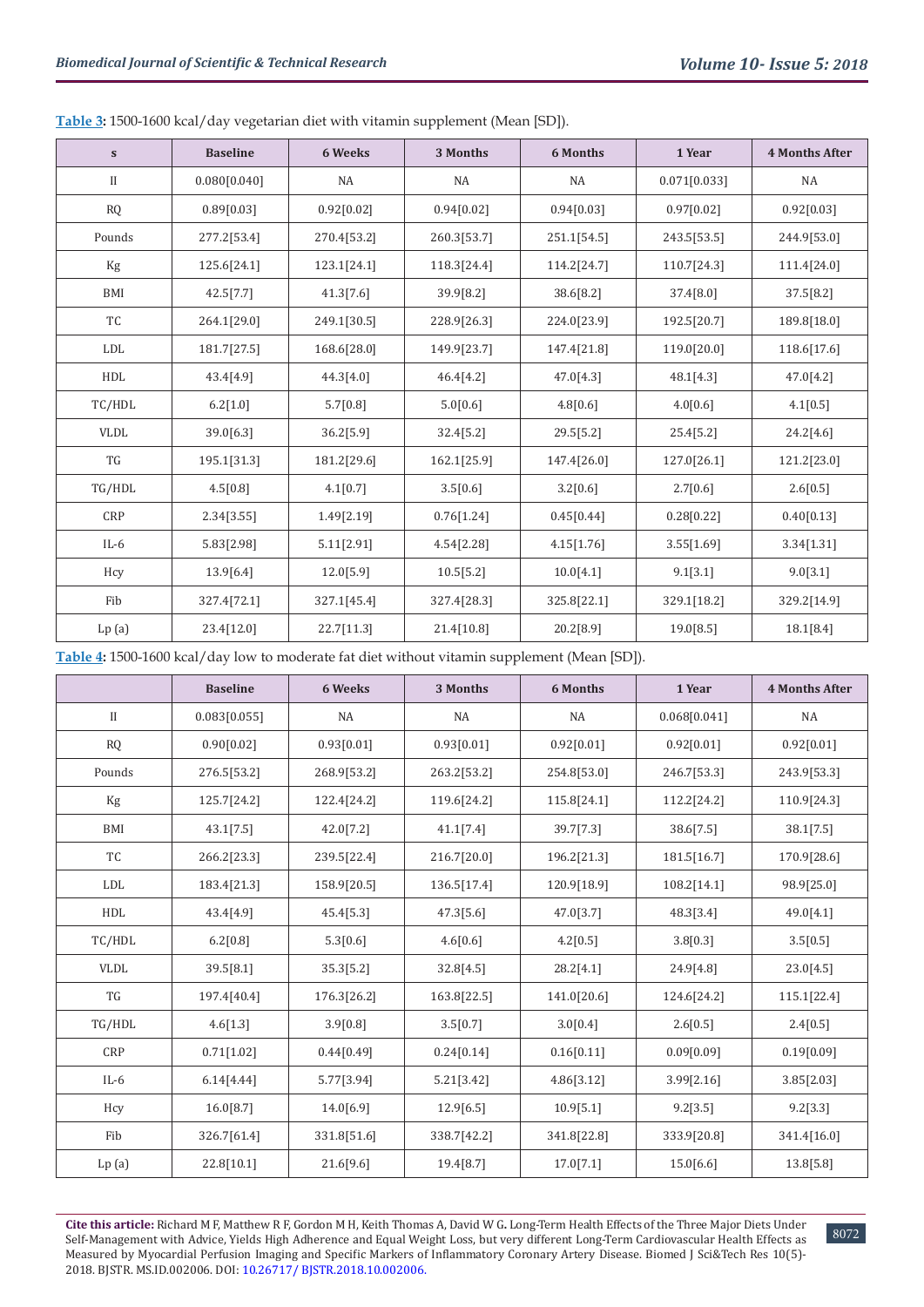|  | Table 5: 1500-1600 kcal/day low to moderate fat diet with vitamin supplement (Mean [SD]). |  |  |
|--|-------------------------------------------------------------------------------------------|--|--|
|--|-------------------------------------------------------------------------------------------|--|--|

|              | <b>Baseline</b> | 6 Weeks     | 3 Months    | <b>6 Months</b> | 1 Year       | <b>4 Months After</b> |
|--------------|-----------------|-------------|-------------|-----------------|--------------|-----------------------|
| $\mathbf{I}$ | 0.094[0.058]    | <b>NA</b>   | <b>NA</b>   | <b>NA</b>       | 0.053[0.036] | <b>NA</b>             |
| $\rm RQ$     | 0.89[0.02]      | 0.93[0.02]  | 0.92[0.01]  | 0.93[0.02]      | 0.93[0.01]   | 0.93[0.01]            |
| Pounds       | 267.1[55.9]     | 259.8[54.3] | 253.1[54.4] | 245.8[54.8]     | 243.1[53.2]  | 240.7[53.1]           |
| Kg           | 121.3[25.3]     | 118.1[24.6] | 115.0[24.8] | 111.7[25.0]     | 110.6[24.2]  | 109.5[24.0]           |
| <b>BMI</b>   | 42.1[7.8]       | 40.9[7.5]   | 40.0[7.4]   | 38.8[7.7]       | 38.5[8.1]    | 38.0[8.1]             |
| TC           | 261.9[35.0]     | 247.9[36.1] | 234.3[30.1] | 214.4[30.9]     | 191.9[32.9]  | 182.8[29.6]           |
| LDL          | 186.2[37.1]     | 174.2[36.4] | 163.1[31.2] | 143.4[30.4]     | 121.8[33.6]  | 111.8[31.1]           |
| HDL          | 39.4[6.3]       | 40.8[5.6]   | 41.4[5.2]   | 44.4 [5.8]      | 46.5[4.8]    | 47.8[3.9]             |
| TC/HDL       | 6.9[1.7]        | 6.2[1.4]    | 5.8[1.1]    | 4.9[1.0]        | 4.2[0.8]     | 3.9[0.8]              |
| <b>VLDL</b>  | 36.3[5.2]       | 32.9[5.4]   | 29.7[4.7]   | 26.6[4.1]       | 23.6[3.3]    | 23.2[2.9]             |
| TG           | 181.4[26.1]     | 164.3[26.8] | 148.6[23.7] | 133.1[20.3]     | 118.1[16.5]  | 116.0[14.3]           |
| TG/HDL       | 4.7[1.1]        | 4.1[1.0]    | 3.7[0.8]    | 3.1[0.7]        | 2.6[0.5]     | 2.4[0.4]              |
| <b>CRP</b>   | 0.54[0.54]      | 0.30[0.23]  | 0.18[0.09]  | 0.17[0.07]      | 0.13[0.08]   | 0.16[0.09]            |
| $IL-6$       | 6.02[3.58]      | 5.33[2.85]  | 4.40[2.47]  | 3.78[2.10]      | 3.33[2.04]   | 3.54[1.98]            |
| Hcy          | 13.4[6.5]       | 12.2[5.4]   | 9.8[3.1]    | 8.5[2.6]        | 7.5[1.7]     | 7.9[1.9]              |
| Fib          | 332.6[63.5]     | 328.8[55.4] | 322.9[41.7] | 319.8[33.6]     | 310.4[26.7]  | 319.8[17.8]           |
| Lp(a)        | 24.9[11.8]      | 22.5[10.8]  | 19.8[9.0]   | 16.5[7.2]       | 14.7[6.3]    | 14.0[6.1]             |

**Table 6:** 1500-1600 kcal/day low carbohydrate diet without vitamin supplement (Mean [SD]).

|              | <b>Baseline</b> | 6 Weeks     | 3 Months    | 6 Months    | 1 Year       | <b>4 Months After</b> |
|--------------|-----------------|-------------|-------------|-------------|--------------|-----------------------|
| $\mathbf{I}$ | 0.081[0.059]    | NA          | NA          | <b>NA</b>   | 0.119[0.079] | <b>NA</b>             |
| ${\sf RQ}$   | 0.90[0.02]      | 0.88[0.02]  | 0.86[0.01]  | 0.85[0.02]  | 0.84[0.01]   | 0.93[0.01]            |
| Pounds       | 272.1[53.5]     | 261.4[53.4] | 254.5[53.9] | 250.0[53.5] | 245.7[53.0]  | 250.0[53.8]           |
| Kg           | 123.5[24.2]     | 118.8[24.3] | 115.9[24.6] | 113.6[24.3] | 111.8[24.0]  | 113.7[24.3]           |
| <b>BMI</b>   | 42.7[7.0]       | 41.0[7.0]   | 40.0[7.0]   | 39.3[7.0]   | 38.6[6.9]    | 39.2[7.1]             |
| TC           | 287.8[38.7]     | 274.7[36.9] | 259.4[30.9] | 269.1[30.6] | 280.5[28.3]  | 280.5[26.4]           |
| LDL          | 206.5[38.7]     | 195.1[37.7] | 180.9[33.1] | 188.1[31.1] | 198.3[28.0]  | 204.4[27.4]           |
| HDL          | 43.0[6.1]       | 43.2[5.3]   | 43.3[4.9]   | 43.7[5.4]   | 42.5[3.8]    | 42.0[3.0]             |
| TC/HDL       | 6.8[1.1]        | 6.4[1.1]    | 6.1[0.9]    | 6.2[0.9]    | 6.6[0.8]     | 6.7[0.7]              |
| <b>VLDL</b>  | 38.4[6.3]       | 36.4[5.7]   | 35.2[5.4]   | 37.1[5.3]   | 39.6[5.5]    | 39.1[9.6]             |
| TG           | 192.1[31.4]     | 181.8[28.6] | 175.9[26.8] | 185.7[26.7] | 197.9[27.6]  | 195.4[48.0]           |
| TG/HDL       | 4.6[1.1]        | 4.3[0.9]    | 4.1[0.7]    | 4.3[0.7]    | 4.7[0.7]     | 4.7[1.1]              |
| <b>CRP</b>   | 1.07[1.79]      | 1.00[1.59]  | 1.34[1.54]  | 1.19[1.37]  | 1.26[0.59]   | 0.80[0.42]            |
| $IL-6$       | 6.79[4.34]      | 8.14[3.76]  | 10.58[3.72] | 10.56[2.50] | 10.56[2.49]  | 9.70[3.10]            |
| Hcy          | 16.4[10.6]      | 17.3[9.7]   | 20.4[12.7]  | 21.9[11.5]  | 23.0[10.9]   | 20.4[10.1]            |
| Fib          | 311.0[62.7]     | 317.4[61.8] | 330.1[56.8] | 337.0[55.1] | 340.8[52.2]  | 339.1[49.9]           |
| Lp(a)        | 24.3[10.9]      | 24.9[10.7]  | 26.3[10.8]  | 27.6[11.2]  | 29.9[11.8]   | 28.7[11.6]            |

**Cite this article:** Richard M F, Matthew R F, Gordon M H, Keith Thomas A, David W G**.** Long-Term Health Effects of the Three Major Diets Under Self-Management with Advice, Yields High Adherence and Equal Weight Loss, but very different Long-Term Cardiovascular Health Effects as Measured by Myocardial Perfusion Imaging and Specific Markers of Inflammatory Coronary Artery Disease. Biomed J Sci&Tech Res 10(5)- 2018. BJSTR. MS.ID.002006. DOI: [10.26717/ BJSTR.2018.10.002006](http://dx.doi.org/10.26717/BJSTR.2018.10.002006)[.](http://dx.doi.org/10.26717/BJSTR.2018.10.001999)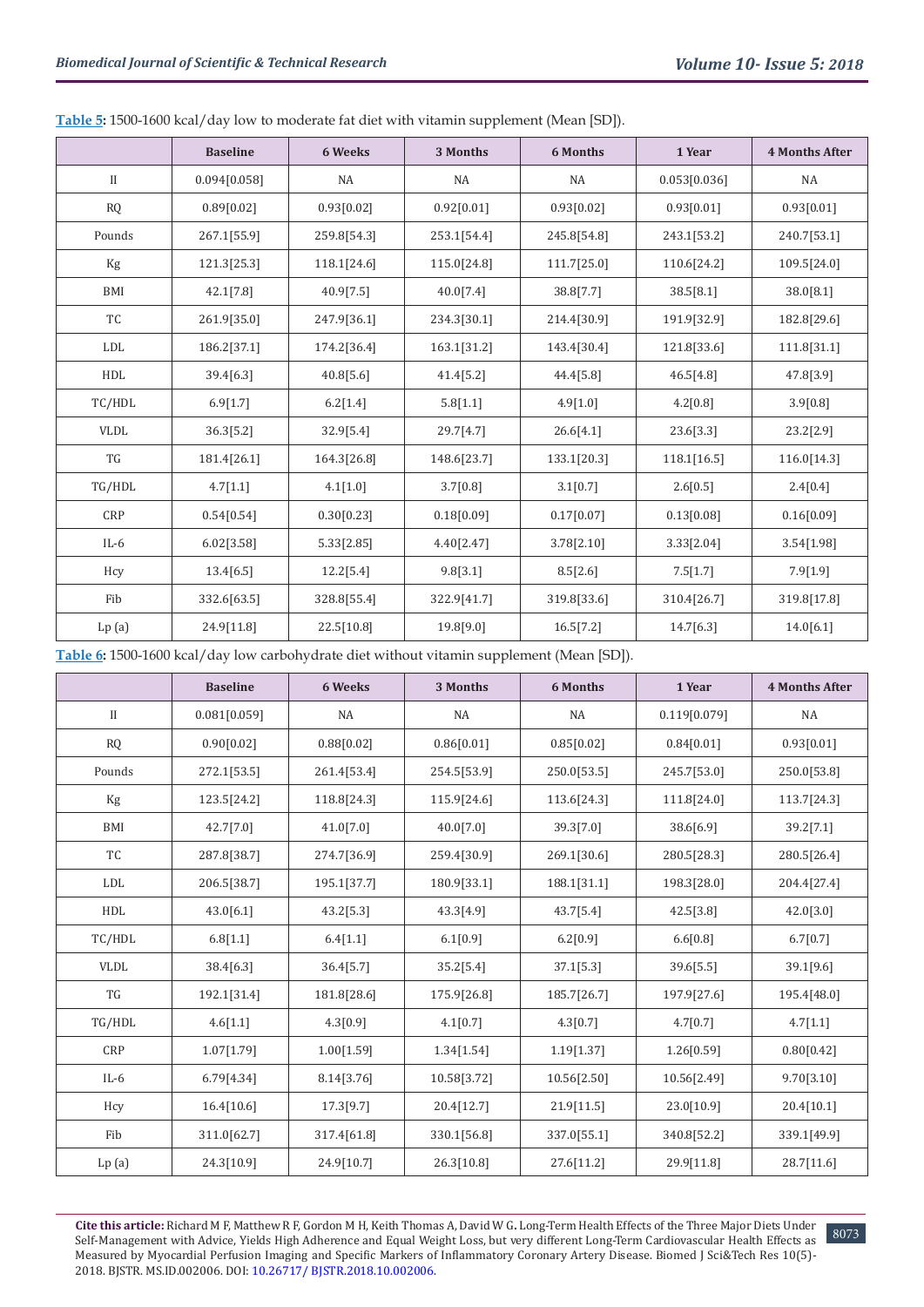



Figure 2A: Outcomes followed twelve (12) months of dietary intervention.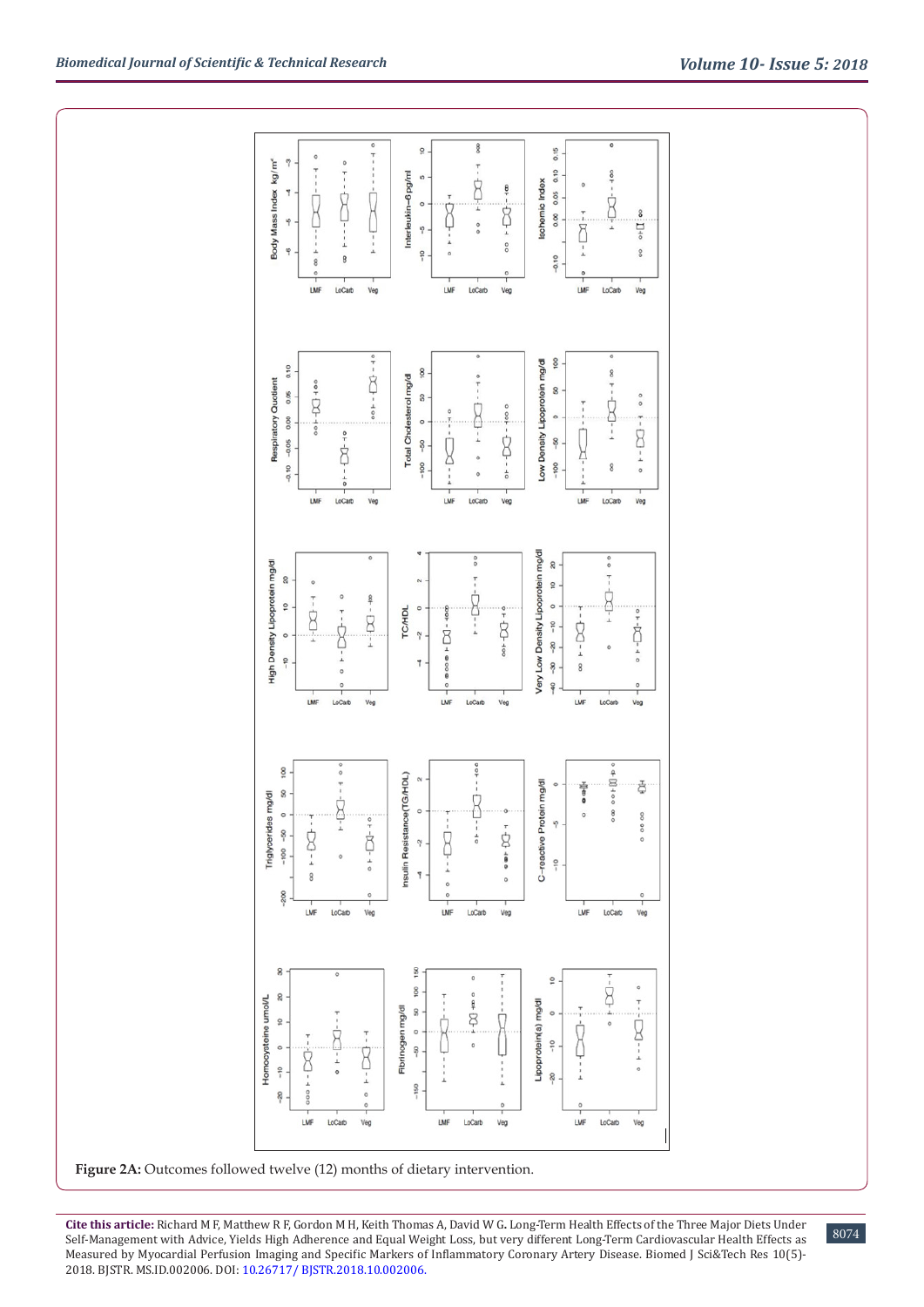

| Table 7: 1500-1600 kcal/day low carbohydrate diet with vitamin supplement (Mean [SD]). |  |  |  |
|----------------------------------------------------------------------------------------|--|--|--|

|              | <b>Baseline</b> | 6 Weeks     | 3 Months    | <b>6 Months</b> | 1 Year       | <b>4 Months After</b> |
|--------------|-----------------|-------------|-------------|-----------------|--------------|-----------------------|
| $\mathbf{I}$ | 0.066[0.061]    | NA          | NA          | NA              | 0.116[0.094] | NA                    |
| <b>RQ</b>    | 0.90[0.02]      | 0.87[0.02]  | 0.86[0.02]  | 0.85[0.02]      | 0.83[0.02]   | 0.89[0.02]            |
| Pounds       | 285.8[48.9]     | 269.0[51.7] | 259.1[52.5] | 248.3[47.4]     | 244.3[47.7]  | 249.0[38.9]           |
| Kg           | 129.9[22.1]     | 122.4[23.4] | 117.7[23.9] | 112.9[21.5]     | 111.1[21.8]  | 113.3[17.7]           |
| BMI          | 43.6[6.7]       | 42.3[8.2]   | 39.6[7.4]   | 38.1[6.8]       | 37.3[6.8]    | 38.1[5.4]             |
| TC           | 286.7[45.3]     | 277.8[42.1] | 276.2[39.3] | 288.7[43.6]     | 315.1[38.1]  | 315.7[37.5]           |
| LDL          | 203.8[45.0]     | 197.5[42.4] | 195.8[39.7] | 206.1[43.2]     | 228.3[38.5]  | 229.1[36.6]           |
| HDL          | 41.4[7.2]       | 40.6[5.3]   | 40.8[4.1]   | 40.8[3.4]       | 40.1[3.2]    | 41.6[2.7]             |
| TC/HDL       | 7.2[2.2]        | 7.0[1.9]    | 6.9[1.6]    | 7.2[1.5]        | 7.9[1.4]     | 7.7[1.3]              |
| <b>VLDL</b>  | 41.7[9.0]       | 39.6[8.2]   | 39.5[7.3]   | 41.8[6.7]       | 46.6[8.3]    | 44.8[7.0]             |
| TG           | 208.4[45.1]     | 198.0[40.8] | 197.6[36.5] | 209.2[33.6]     | 232.9[41.7]  | 224.2[35.1]           |
| TG/HDL       | 5.2[1.3]        | 5.0[1.3]    | 4.9[1.1]    | 5.2[1.1]        | 5.9[1.2]     | 5.4[1.1]              |
| CRP          | 0.96[0.97]      | 0.79[0.48]  | 0.68[0.23]  | 0.74[0.15]      | 0.62[0.21]   | 0.42[0.21]            |
| $IL-6$       | 5.28[2.86]      | 5.67[2.67]  | 6.67[3.40]  | 7.54[3.20]      | 7.23[2.62]   | 6.42[2.45]            |
| Hcy          | 15.1[8.0]       | 15.4[6.8]   | 14.8[6.5]   | 14.4[5.6]       | 15.1[4.6]    | 14.5[4.5]             |
| Fib          | 332.6[67.3]     | 340.8[65.0] | 351.9[61.5] | 360.6[50.2]     | 372.4[47.5]  | 373.5[48.1]           |
| Lp(a)        | 20.2[12.0]      | 21.9[11.0]  | 22.9[10.7]  | 24.0[11.0]      | 25.5[11.1]   | 25.8[10.5]            |

**Cite this article:** Richard M F, Matthew R F, Gordon M H, Keith Thomas A, David W G**.** Long-Term Health Effects of the Three Major Diets Under Self-Management with Advice, Yields High Adherence and Equal Weight Loss, but very different Long-Term Cardiovascular Health Effects as Measured by Myocardial Perfusion Imaging and Specific Markers of Inflammatory Coronary Artery Disease. Biomed J Sci&Tech Res 10(5)- 2018. BJSTR. MS.ID.002006. DOI: [10.26717/ BJSTR.2018.10.002006](http://dx.doi.org/10.26717/BJSTR.2018.10.002006)[.](http://dx.doi.org/10.26717/BJSTR.2018.10.001999)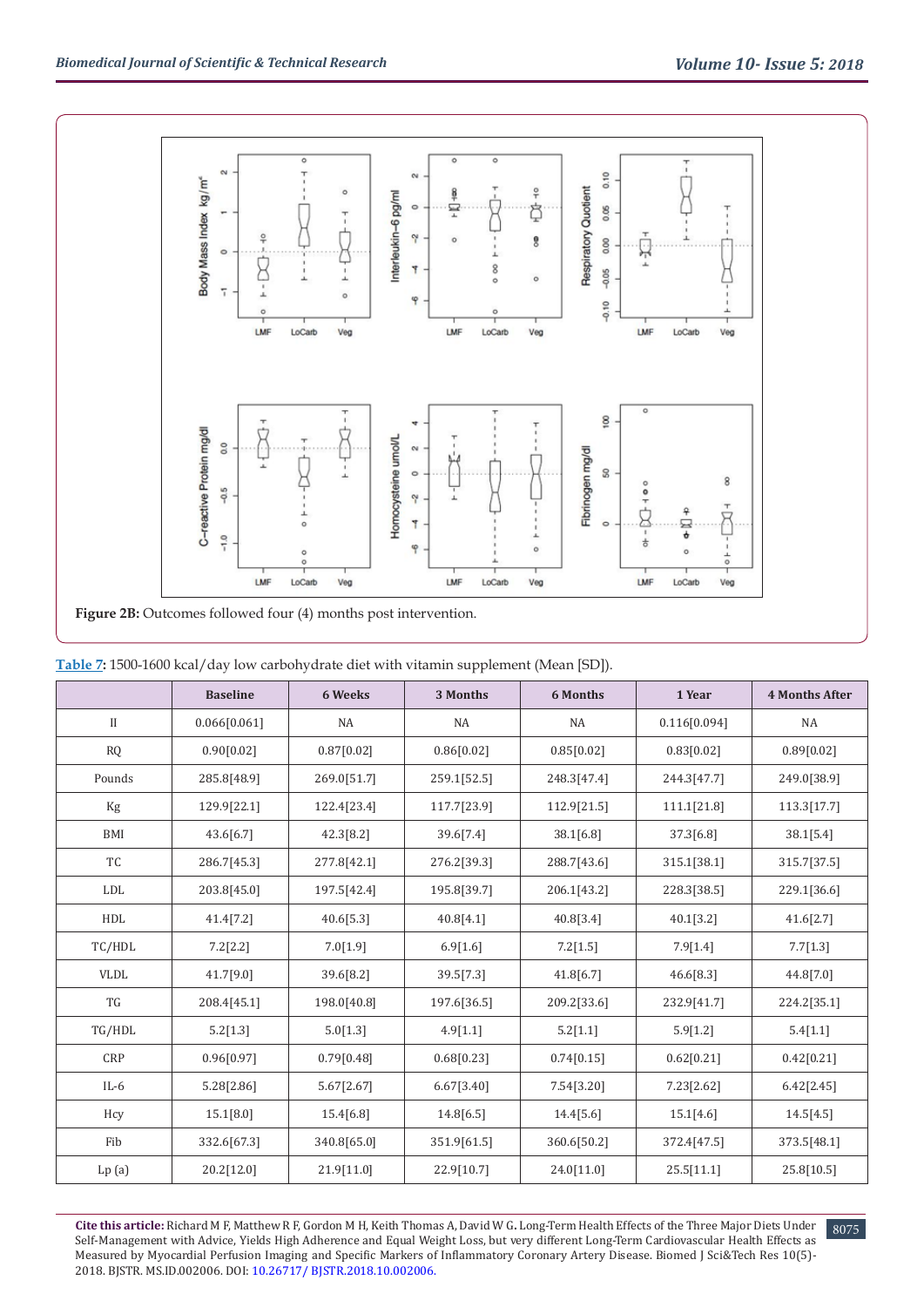This form of display reveals the data distribution. Though the scale of the display is determined by outliers, the notch intervals retain their relationships and as medians are not influenced by the outliers. Figure 2B displays plots only for those risk factors, which showed significant (F-statistic, P<.05) post-diet changes at the fourmonth follow-up. Variability increased post-diet and the medians dependent graphic seems a more meaningful representation than the means dependent F-statistic. The cumulative effect of the three diets over the entire 16-month study on the indices is shown in Table 8. The mean weight loss during the 12-month dietary period was 29.25 pounds (13.3 kg) and did not differ by diet. The BMI was similarly reduced without differences between diets (0.75

 $P < 1.00$ ). These changes persisted during the 4-month postdiet period. That is, after a year of dieting participants tended to maintain the weight levels achieved. There was significant reduction in homocysteine with the LMF diet and Vegan diet (P<.001) and significant increase with the LoCarb diet (P<.001). Fibrinogen was unaffected by the LMF or Vegan diets but was significantly increased (P<.001) on the LoCarb diet. A significant improvement (reduction) in lipoprotein(a) [Lp(a)], was seen among individuals following the LMF diet (P<.001) and to a lesser extent (p<0.01) the Vegan diet. A significant increase (P<.001) in Lp(a) was seen in the group following the LoCarb regimen. Each of the diets showed an initial improvement in lipids.

**Table 8:** Analyses of deviance of long-term changes induced by three diets.

| Assessment                                    |             |            |           |                   |
|-----------------------------------------------|-------------|------------|-----------|-------------------|
| Diet Coefficients                             | Estimate    | Std. Error | t value   | Pr(> t )          |
| <b>Body Mass Index</b>                        |             |            |           |                   |
| (Intercept-LMF)                               | $-5.0675$   | 0.1617     | $-31.347$ | $<$ 2e-16*****    |
| LoCarb                                        | 1.2525      | 0.2286     | 5.479     | 2.49e-07*****     |
| Vegan                                         | 0.5475      | 0.2286     | 2.395     | 0.0182            |
| <b>Respiratory Quotient</b>                   |             |            |           |                   |
| (Intercept-LMF)                               | 0.020000    | 0.007187   | 2.783     | 0.00631           |
| LoCarb                                        | 0.011500    | 0.010164   | 1.131     | 0.26024           |
| Vegan                                         | 0.050500    | 0.010164   | 4.969     | 2.39e-06 ****     |
| Vitamin                                       | 0.021000    | 0.010164   | 2.066     | 0.04108           |
| LoCarb:Vitamin                                | $-0.060500$ | 0.014374   | $-4.209$  | 5.14e-05***       |
| Vegan: Vitamin                                | $-0.059500$ | 0.014374   | $-4.139$  | $6.70e-05$ ***    |
| <b>Total Cholesterol (TC)</b>                 |             |            |           |                   |
| (Intercept-LMF)                               | $-68.075$   | 5.917      | $-11.506$ | $< 2e - 16$ ***** |
| LoCarb                                        | 79.050      | 8.367      | 9.447     | 4.37e-16 *****    |
| Vegan                                         | 30.225      | 8.367      | 3.612     | $0.000448**$      |
| <b>Low Density Lipoprotein</b><br>(LDL)       |             |            |           |                   |
| (Intercept-LMF)                               | $-60.075$   | 5.624      | $-10.682$ | $< 2e-16*****$    |
| LoCarb                                        | 69.425      | 7.953      | 8.729     | 2.10e-14 *****    |
| Vegan                                         | 32.000      | 7.953      | 4.024     | $0.000102$ ***    |
| <b>High Density Lipoprotein</b><br>(HDL)      |             |            |           |                   |
| (Intercept-LMF)                               | 7.0000      | 0.8762     | 7.989     | $1.06e-12$ *****  |
| LoCarb                                        | $-7.4000$   | 1.2392     | $-5.972$  | 2.58e-08 *****    |
| Vegan                                         | $-2.1000$   | 1.2392     | $-1.695$  | 0.0928            |
| TC/HDL                                        |             |            |           |                   |
| (Intercept-LMF)                               | $-2.4557$   | 0.1805     | $-13.61$  | $< 2e-16***$      |
| LoCarb                                        | 2.6935      | 0.2552     | 10.55     | $<$ 2e-16****     |
| Vegan                                         | 1.0310      | 0.2552     | 4.04      | 9.6e-05***        |
| <b>Very Low Density</b><br>Lipoprotein (VLDL) |             |            |           |                   |
| (Intercept-LMF)                               | $-14.760$   | 1.216      | $-12.141$ | $< 2e-16$ *****   |
| LoCarb                                        | 16.665      | 1.719      | 9.693     | $<$ 2e-16 *****   |
| Vegan                                         | 0.040       | 1.719      | 0.023     | 0.981             |
| <b>Triglycerides (TG)</b>                     |             |            |           |                   |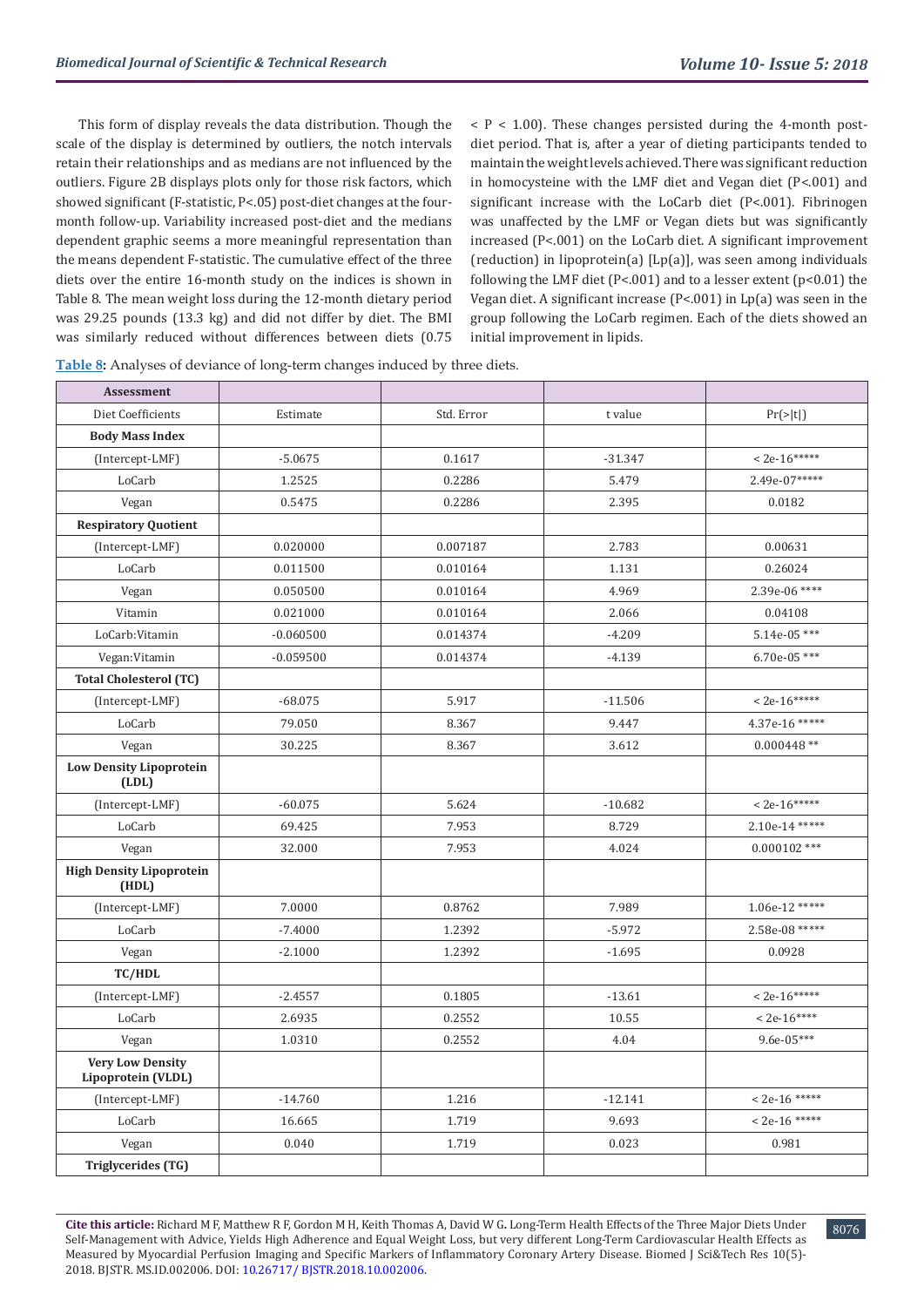| (Intercept-LMF)                        | $-73.800$ | 6.079  | $-12.141$ | $<$ 2e-16*****   |
|----------------------------------------|-----------|--------|-----------|------------------|
| LoCarb                                 | 83.325    | 8.597  | 9.693     | $<$ 2e-16*****   |
| Vegan                                  | 0.200     | 8.597  | 0.023     | 0.981            |
| <b>Insulin Resistance (TG/</b><br>HDL) |           |        |           |                  |
| (Intercept-LMF)                        | $-2.2830$ | 0.1713 | $-13.330$ | $<$ 2e-16*****   |
| LoCarb                                 | 2.4635    | 0.2422 | 10.171    | $<$ 2e-16*****   |
| Vegan                                  | 0.2513    | 0.2422 | 1.037     | 0.302            |
| <b>C-reactive Protein</b>              |           |        |           |                  |
| (Intercept-LMF)                        | $-0.5150$ | 0.3983 | $-1.293$  | 0.1986           |
| LoCarb                                 | 0.2450    | 0.5633 | 0.435     | 0.6644           |
| Vegan                                  | $-0.0300$ | 0.5633 | $-0.053$  | 0.9576           |
| Vitamin                                | 0.1300    | 0.5633 | 0.231     | 0.8179           |
| LoCarb: Vitamin                        | $-0.4000$ | 0.7966 | $-0.502$  | 0.6165           |
| Vegan: Vitamin                         | $-1.5200$ | 0.7966 | $-1.908$  | 0.0589           |
| Interleukin-6                          |           |        |           |                  |
| (Intercept-LMF)                        | $-2.3875$ | 0.5372 | $-4.444$  | 2.02e-05***      |
| LoCarb                                 | 4.4100    | 0.7598 | 5.804     | 5.64e-08 *****   |
| Vegan                                  | $-0.4450$ | 0.7598 | $-0.586$  | 0.559            |
| Homocysteine                           |           |        |           |                  |
| (Intercept-LMF)                        | $-6.100$  | 1.080  | $-5.648$  | $1.16e-07$ ***** |
| LoCarb                                 | 7.825     | 1.527  | 5.123     | 1.20e-06 ****    |
| Vegan                                  | 1.450     | 1.527  | 0.949     | 0.344            |
| Fibrinogen                             |           |        |           |                  |
| (Intercept-LMF)                        | 0.875     | 8.938  | 0.098     | 0.92218          |
| LoCarb                                 | 33.600    | 12.640 | 2.658     | 0.00895          |
| Vegan                                  | $-3.650$  | 12.640 | $-0.289$  | 0.77327          |
| Lipoprotein(a)                         |           |        |           |                  |
| (Intercept)                            | $-10.000$ | 1.006  | $-9.944$  | $<$ 2e-16*****   |
| LoCarb                                 | 15.000    | 1.422  | 10.547    | $<$ 2e-16*****   |
| Vegan                                  | 4.775     | 1.422  | 3.357     | $0.00106*$       |

Note: Significance codes: p<: `\*\*\*\*\*' 0.000001 `\*\*\*\*' 0.00001 `\*\*\*' 0.0001 `\*\*.' 0.001 `\*' 0.01

However, the results varied after the first few months with those on the Vegan and LMF diets showing improvements (P<.001) in their lipid levels and their insulin resistance (P<.001) as measured by TG/HDL. In contrast, the initial improvements in lipids on the LoCarb diet were short-lived, instead showing significant (P<.001) subsequent gain in risk. By the end of 12 months of dieting TG/HDL had returned to pre-diet levels (P<.001), an effect which persisted 4 months post-diet. CRP changes for each diet were not statistically significant but different trends led to a statistically significant (P < .05) but clinically minimal (R2 = .06) overall CRP effect size. In contrast, interleukin-6 (IL-6), which is a more specific marker of vascular inflammation, was significantly reduced (P<.001) on both the LMF and Vegan diets but increased (P<.001) on the LoCarb diet.

# **Discussion**

"In our experiment, we found that the low carbohydrate, high saturated fat diet worsened all cardiac risk factors and coronary blood flow as determined by myocardial perfusion imaging, despite

a mean weight loss of 29 pounds at 1 year. This is in direct contrast to the low/moderate fat and vegan diets which improved all cardiac risk factors and coronary blood flow in association with similar weight loss, demonstrating that not all dietary weight loss strategies improve cardiac risk factors" [16]. That 100% of participants continued their respective diet plans through a full year of dieting contrasts sharply with much of diet research experience with drop outs and with common experience with difficulties of dieting and remaining on diets. This success can be attributed to attention to well-established psychological principles of habit acquisition and extinction and of behavior modification through Bandura [17] counseling. The treatment goal was to change eating habits. Thus the diet must be the diet, or close to the diet, which is to become habitual. If the diet conditioning conditions are not those of the normal life pattern, the original habits are likely to be reinstated when the dieter returns to normal conditions as was seen with the LoCarb and to a lesser extent Vegan group.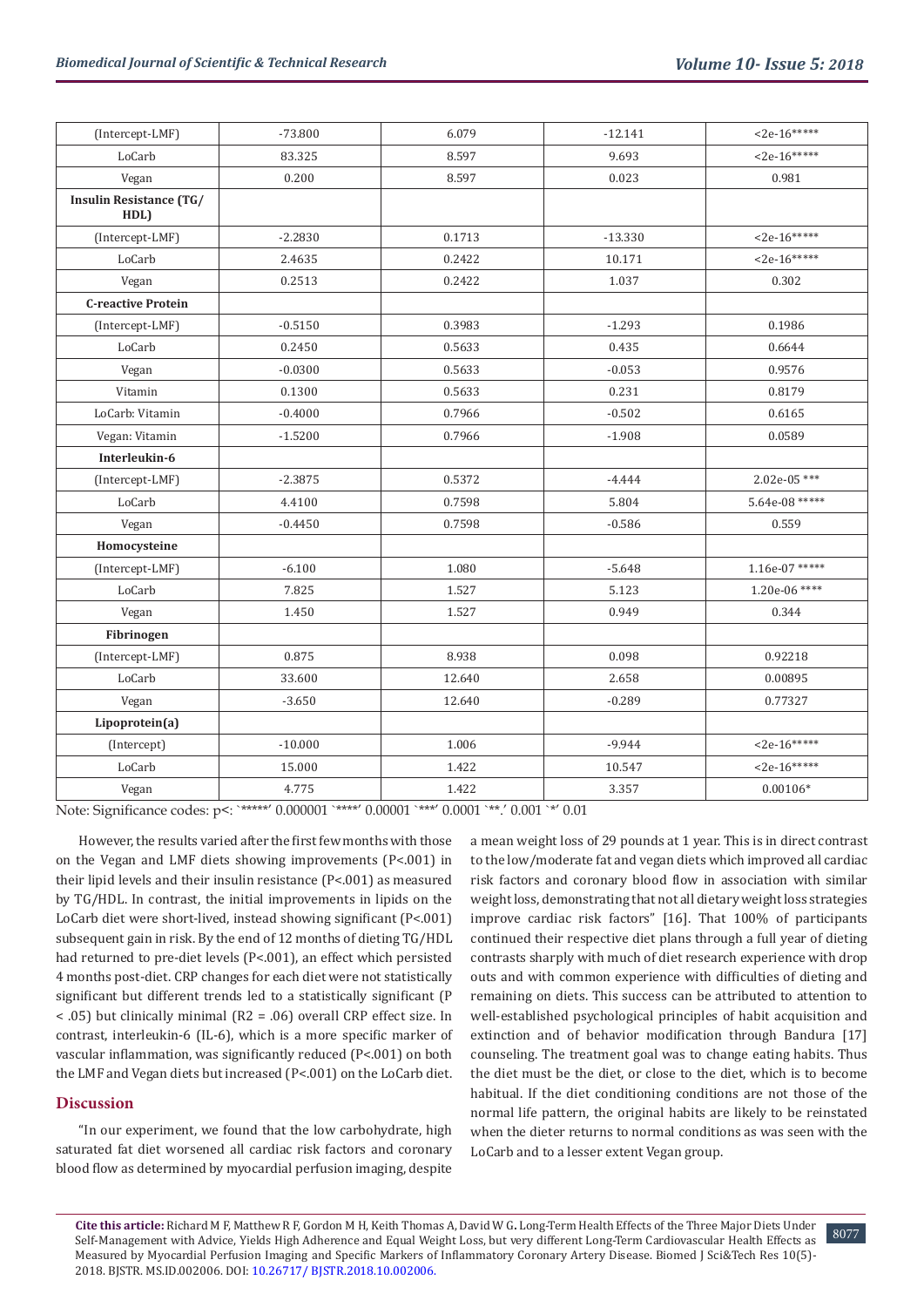Some studies have suggested that LoCarb diets result in greater weight loss than other diets. In both the work of Westman [18] and Samaha [3], the studies showed greater caloric restriction among individuals on the LoCarb diet, than those following other diets. Both studies revealed a greater weight loss with greater caloric restriction, regardless of the diet content. In support of this, Foster [2] and Fleming [6] have both shown similar findings with weight loss contingent upon caloric intake, while Sacks [19] had demonstrated that this weight loss is independent of macronutrients. In this study, compared with other diets, those on the LoCarb diet showed a significantly greater (P<.001) initial reduction in weight and BMI. This difference in initial weight loss and reduction in BMI disappeared throughout the duration of the study, demonstrating no cumulative long-term differences in weight loss among any of the isocaloric diets. The initial reduction follows the expected trend due to the combined effect of fat catabolism and resulting water loss. Alternatively it could represent a steeper response to conditioning due to taste preferences for higher fat foods resulting in reaching asymptotic levels sooner than those following the other diet plans.

A major assumption has been that losing weight automatically lowers ones risk of coronary artery disease. Recent research has suggested that individuals on LoCarb diets may initially lower their cholesterol levels. This is important since cholesterol, particularly LDL cholesterol is considered important in causing many of the initial problems ultimately leading to vascular inflammation, the final common pathway of coronary artery disease. Most of this previous research has shown improvement in lipid levels during the first few months on the diet, with little or no long-term data to substantiate residual effects. These studies have had significant dropout rates and some individuals have been removed from the studies due to increases in cholesterol levels. Given a 40 to 60 percent dropout rates in such studies, it is impossible to determine either a weight or cardiovascular benefit. This effect of subject drop out is problematic because it introduces bias into the results and as such, it is impossible to statistically compare the results of such studies with one in which subject participation is maintained. Longterm effects of a diet cannot be based upon short-term findings, or the removal of individuals who had adverse lipid effects.

Failure to document a significant coronary artery stenosis does not exclude the existence of inflammatory coronary artery disease [15,20-23]. Ischemia can be physiologically determined by reductions in regional [15] coronary blood flow in comparison to regions with normal vasodilatory capacities, which can increase coronary blood flow to meet the physiologic and metabolic demands of the heart. As previously [15,20] described these regions of reduced blood flow can be quantified to determine both the extent and reduction in coronary blood flow throughout the heart, compared to normal blood flow. This cumulative reduction in maximal coronary blood flow is the ischemic index (II) and can be used to detect minor changes in coronary blood flow that can otherwise go clinically undetected unless a "vulnerable inflammatory plaque" ruptures [24,25]. Here, the long-term effect of a LMF diet shows significant improvement in coronary blood flow

and in regression of inflammatory coronary artery disease (Figures 2A and 2B). A reduction in coronary blood flow and an increase in inflammatory coronary artery disease indices are evident for a LoCarb diet.

#### **Conclusion**

The results support the proposition that public health policies will undoubtedly play a major role in implementing major changes in societal behaviors, which can subsequently reduce atherosclerosis and other inflammatory health problems as they have with smoking cessation and changes in air quality. We now know that these food choices and their impact are at least partially precipitated by the inflammatory effect of our diets given our inability to convert Neu5Ac to Neu5Gc and our bodies immune response to the Neu5Gc present in animal protein [26-34]. This study also emphasizes the importance of answering the question at hand; viz. if we are looking for inflammatory coronary artery disease, we must look for it with a truly quantitative test, which measures [24,25,35] coronary artery disease.

## **Acknowledgement**

We thank Dr. Jennifer Forsberg for helpful discussions from a counseling psychology perspective.

#### **References**

- 1. [Finkelstein EA, Fiebelkorn IC, Wang G \(2003\) National medical spending](https://www.ncbi.nlm.nih.gov/pubmed/14527256) [attributable to overweight and obesity: how much, and who's paying?](https://www.ncbi.nlm.nih.gov/pubmed/14527256) [Health Aff Suppl](https://www.ncbi.nlm.nih.gov/pubmed/14527256)
- 2. [Foster GD, Wyatt HR, Hill JO, McGuckin BG, Brill C, et al. \(2003\) A](https://www.ncbi.nlm.nih.gov/pubmed/12761365) [randomized trial of a low-carbohydrate diet for obesity. N Engl J Med](https://www.ncbi.nlm.nih.gov/pubmed/12761365) [348\(21\): 2082-2090.](https://www.ncbi.nlm.nih.gov/pubmed/12761365)
- 3. [Samaha FF, Iqbal N, Seshadri P, Chicano KL, Daily DA, et al. \(2003\) A low](https://www.ncbi.nlm.nih.gov/pubmed/12761364)[carbohydrate as compared with a low-fat diet in severe obesity. N Engl J](https://www.ncbi.nlm.nih.gov/pubmed/12761364) [Med 348\(21\): 2074-2081.](https://www.ncbi.nlm.nih.gov/pubmed/12761364)
- 4. News KRTB (2004) What's good for your waistline may not be good for your food company stocks. Saint Paul Pioneer Press.
- 5. [Dansinger ML, Gleason JA, Griffith JL, Selker HP, Schaefer EJ \(2005\)](https://www.ncbi.nlm.nih.gov/pubmed/15632335) [Comparison of the Atkins, Ornish, Weight Watchers, and Zone diets for](https://www.ncbi.nlm.nih.gov/pubmed/15632335) [weight loss and heart disease risk reduction: a randomized trial. JAMA](https://www.ncbi.nlm.nih.gov/pubmed/15632335) [293\(1\): 43-53.](https://www.ncbi.nlm.nih.gov/pubmed/15632335)
- 6. [Fleming RM \(2002\) The effect of high, moderate and low-fat diets on](https://www.ncbi.nlm.nih.gov/pubmed/12091753) [weight loss and cardiovascular disease risk factors. Prev Cardiol 5\(3\):](https://www.ncbi.nlm.nih.gov/pubmed/12091753) [110-118.](https://www.ncbi.nlm.nih.gov/pubmed/12091753)
- 7. [Fleming R \(1999\) The pathogenesis of vascular disease. In Chang J \(Eds.\)](https://link.springer.com/chapter/10.1007/978-1-4612-1190-7_64) [The textbook of Angiology, Springer-Verlag, New York, USA: 787-798.](https://link.springer.com/chapter/10.1007/978-1-4612-1190-7_64)
- 8. [Fleming RM \(2000\) Reversing heart disease in the new millennium-the](https://www.ncbi.nlm.nih.gov/pubmed/10959514) [Fleming unified theory. Angiology 51\(8\): 617-629.](https://www.ncbi.nlm.nih.gov/pubmed/10959514)
- 9. [Fleming RM \(2000\) The effect of high-protein diets on coronary blood](https://www.ncbi.nlm.nih.gov/pubmed/11108325) [flow. Angiology 51\(10\): 817-826.](https://www.ncbi.nlm.nih.gov/pubmed/11108325)
- 10. [McLaughlin T, Abbasi F, Cheal K, Chu J, Lamendola C, et al. \(2003\) Use](https://www.ncbi.nlm.nih.gov/pubmed/14623617) [of metabolic markers to identify overweight individuals who are insulin](https://www.ncbi.nlm.nih.gov/pubmed/14623617) [resistant. Ann Intern Med 139\(10\): 802-809.](https://www.ncbi.nlm.nih.gov/pubmed/14623617)
- 11. [Fleming RM, Ketchum K, Fleming DM, Gaede R \(1995\) Treating](https://www.ncbi.nlm.nih.gov/pubmed/7495312) [hyperlipidemia in the elderly. Angiology 46\(12\): 1075-1083.](https://www.ncbi.nlm.nih.gov/pubmed/7495312)
- 12. [Fleming RM, Ketchum K, Fleming DM, Gaede R \(1996\) Assessing the](https://www.ncbi.nlm.nih.gov/pubmed/8810649) [independent effect of dietary counseling and hypolipidemic medications](https://www.ncbi.nlm.nih.gov/pubmed/8810649) [on serum lipids. Angiology 47\(9\): 831-840.](https://www.ncbi.nlm.nih.gov/pubmed/8810649)